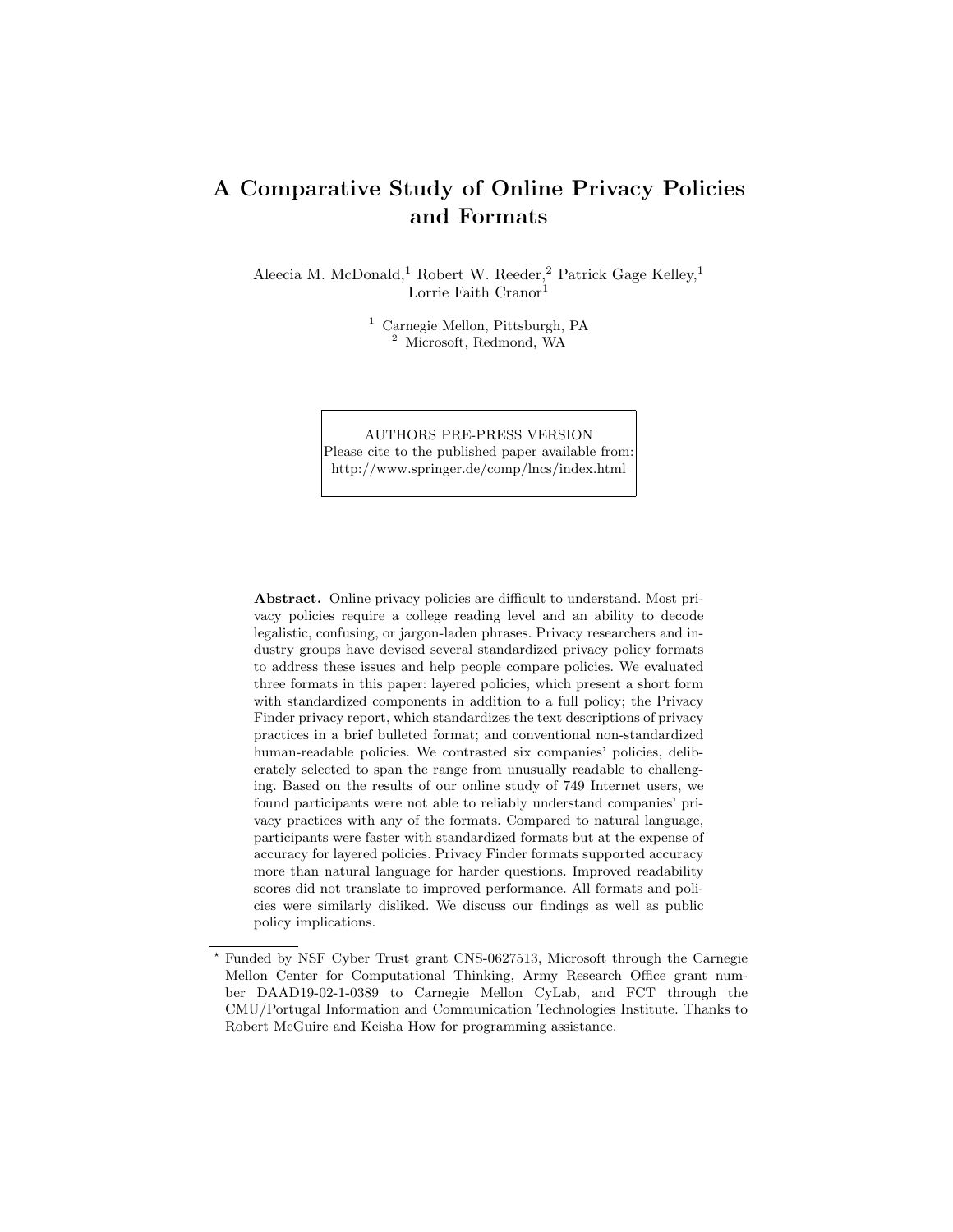# 1 Introduction

The United States relies on a self-regulation approach to Internet privacy. There are some Internet privacy laws, for example the Children's Online Privacy Protection Act of 1998 (COPPA), which protects children's privacy [6], and the Gramm-Leach-Bliley Act (GLB), which applies to financial data [11]. But by and large the theory of Internet privacy hinges on two assumptions:

- Consumers will choose companies with acceptable privacy policies.
- Companies will not violate their privacy policies because the Federal Trade Commission (FTC) can bring action for unfair and deceptive practices.

In both cases privacy policies play a vital role in Internet privacy. Self-reports show three quarters of Internet users take active measures to protect their privacy, ranging from installing privacy protective technology to providing false information to web sites [1]. Yet only 26% read privacy policies during a recent study and readership outside of laboratory conditions is believed to be far lower [14]. To study the effectiveness of various approaches to improving the readability of privacy policies, we investigated the performance of three different formats for privacy policies and compared policies from six different companies.

In section two we describe related work and the formats we contrasted. We describe our methods in section three. We present accuracy and time to answer results in section four, and psychological acceptability results in section five. We discuss implications from these results and conclude in section six.

# 2 Related Work

Several studies frame willingness to read privacy policies as an economic proposition and conclude that asymmetric information is one reason why people find it not worth their time to read privacy policies [28,1]. Other studies show that privacy policies and financial disclosures require a college reading level to understand [12,24,10,2]. A study of ambiguities in privacy policies shows they contain language that downplays privacy issues [20]. The 2006 Kleimann report on GLB financial privacy notices found that subheadings and standard formats dramatically improved readability [22]. In response to these issues, privacy researchers and industry groups devised several standardized formats for privacy policies based on the expectation that standardized formats would improve comprehension. Our study is a comparative analysis to analyze how well standardized policies work in practice.

While not in the realm of privacy policies, Kay and Terry's research on open source license agreements includes testing multiple formats. Early work found modest improvements in likelihood to read well designed agreements but no improvement in retention of the material [15]. Tsai found when study participants searched for products to purchase and saw a single icon view that evaluated the privacy practices for each site, they were willing to pay a small premium for more privacy-protective sites [27,8]. On the other hand, translating an entire privacy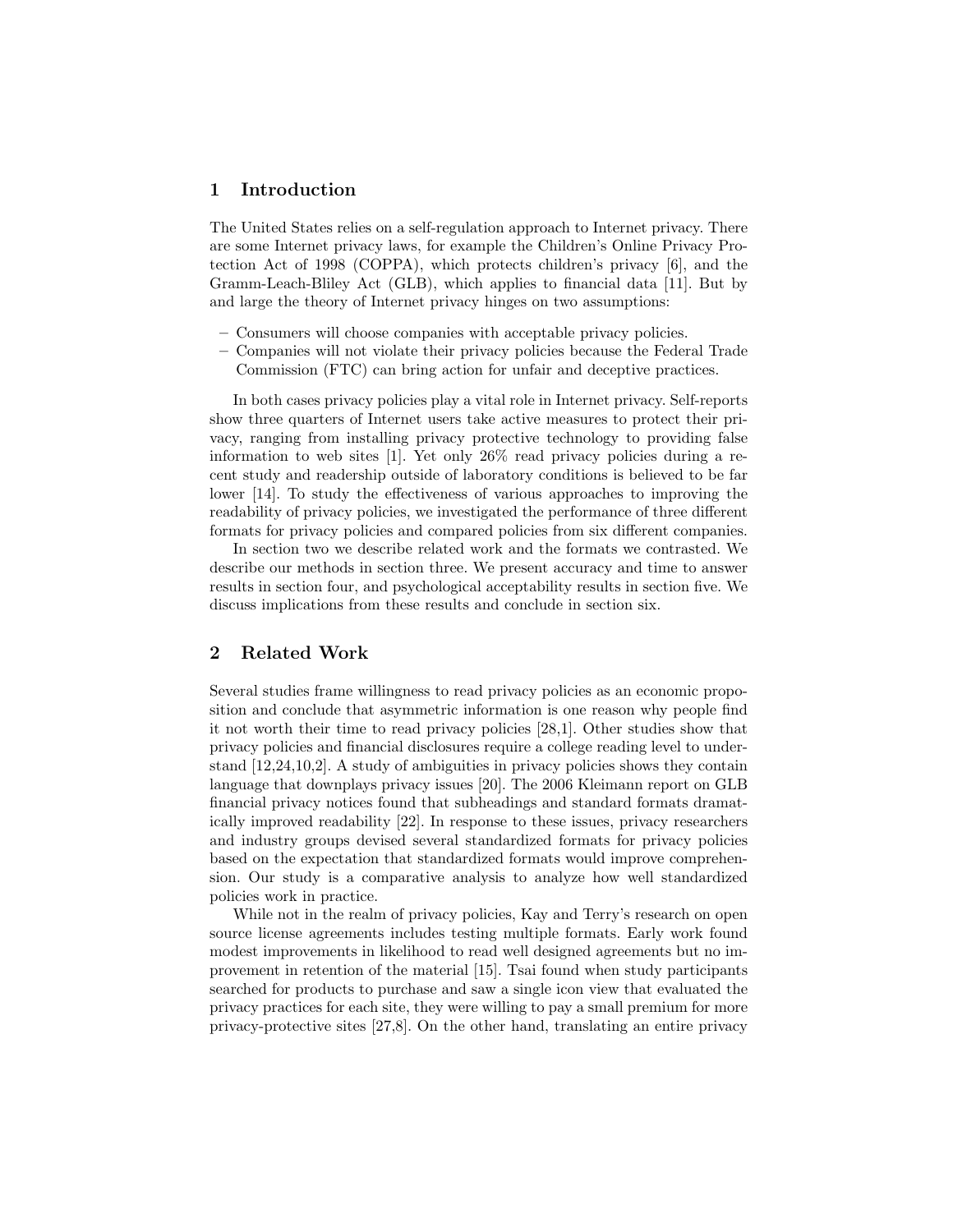policy into a grid that conveyed information by icons and colors did not improve comprehension [21]. Attempts at visualizing privacy are ongoing, including a set of icons modeled after Creative Commons [3]. This study, in contrast, examines three text-based formats as described below.

# 2.1 Privacy Finder

Privacy Finder (PF) is a privacy-enhanced front end to Yahoo! and Google search that was developed by AT&T and refined at the Cylab Usable Privacy and Security (CUPS) Laboratory. Privacy Finder includes a privacy report that displays standardized text generated automatically from Platform for Privacy Preferences (P3P) policies. P3P is a standardized format for privacy policies, and is formally recommended by the World Wide Web Consortium (W3C) [29]. P3P policies are encoded in XML (eXtended Markup Language), which is computer readable and thus allows software tools to help people manage their privacy preferences.

Because Privacy Finder generates text from P3P tags, the Privacy Finder report avoids emotionally charged language and ensures uniform presentation. However, Privacy Finder reports allow a free-form text description of the highest level of policy statements. This can improve readability by providing context for readers, but also means that companies with identical practices may have different Privacy Finder reports.

## 2.2 Layered Notices

The law firm Hunton & Williams popularized the notion of layered notices [25] which include a short one-screen overview with standardized headings which then links to the full natural language policy. Although the headings for the first layer are standardized the text within each section is free form.

By 2005, several large companies deployed layered policies including Microsoft (MSN), Procter & Gamble, IBM, and JP Morgan [17]. European Union Information Commissioner Richard Thomas called for the use of layered policies in response to research showing nearly 75% of participants said they would read privacy policies if they were better designed [19]. Article 29 of European Union Directive created the "Working Party on the Protection of Individuals with regard to the processing of Personal Data," which issued guidance on how to create layered policies [4]. Privacy commissioners in EU countries supported layered policies. In Australia, the Privacy Commissioner released a layered policy for their own office, intending it "as a model for other agencies and organisations" [26].

#### 2.3 Natural language

Most privacy policies are in natural language format: companies explain their practices in prose. One noted disadvantage to current natural language policies is that companies can choose which information to present, which does not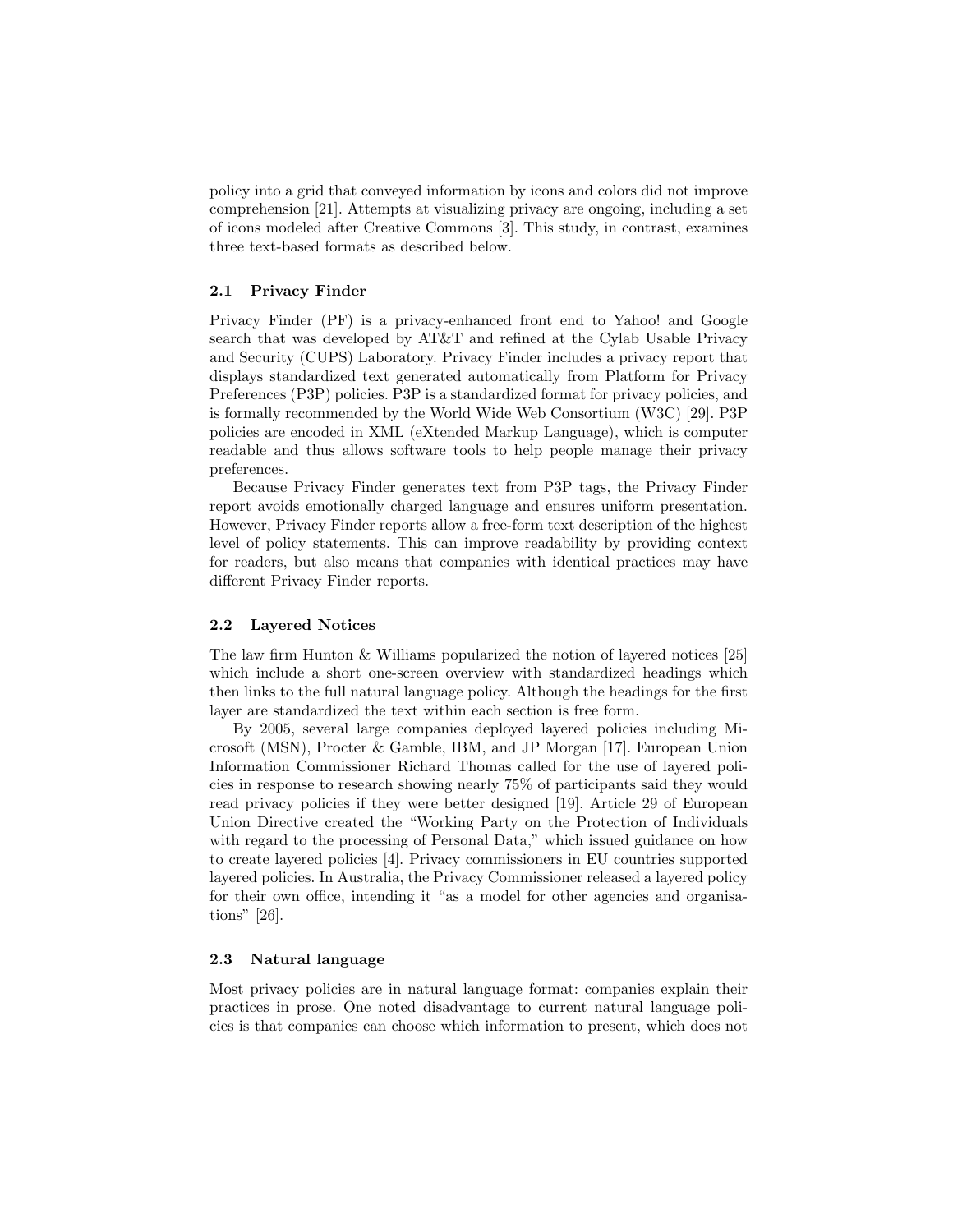necessarily solve the problem of information asymmetry between companies and consumers. Further, companies use what have been termed "weasel words" — legalistic, ambiguous, or slanted phrases — to describe their practices [20]. Natural language policies are often long and require college-level reading skills. Furthermore, there are no standards for which information is disclosed, no standard place to find particular information, and data practices are not described using consistent language.

# 3 Methods

We conducted an online study from August to December 2008 in which we presented a privacy policy to participants and asked them to answer questions about it. We posted advertisements on craigslist and used personal networks to recruit participants. We offered a lottery for a chance to win one of several \$75 Amazon gift certificates as incentive for participating in the study.

We used a between subjects design and assigned each participant to one of 15 privacy policy representations. We used a between subjects design rather than within group design because in this context it is unrealistic to eliminate learning effects simply by reordering policies. Reading the questions could affect how participants read subsequent policies. It is also unrealistic to expect participants to spend more than 20 minutes completing an online survey. Questions remained constant over all conditions; only the policy differed.

## 3.1 Study Conditions

We contrasted six different companies' conventional natural language (NL) policies and their corresponding Privacy Finder privacy report format (PF) plus three layered policies. We refer to these companies as A through F. We analyzed 749 participants across 15 conditions, for an average of 50 participants per condition. The study conditions are listed in Table 1.

|            | Company Designation NL PF Layered |    |    |     |
|------------|-----------------------------------|----|----|-----|
| Disney     |                                   | 41 | 50 | N/A |
| Microsoft  | B                                 | 47 | 46 | 52  |
| Nextag     | $\mathcal{C}$                     | 46 | 41 | N/A |
| <b>IBM</b> | D                                 | 47 | 47 | 49  |
| Walmart    | F,                                | 52 | 51 | N/A |
| O'Reilly   | F                                 | 62 | 55 | 63  |

Table 1. Participants per Condition

We replaced all companies' names with "Acme" to avoid bias from brand effects. For natural language polices we used black text on white backgrounds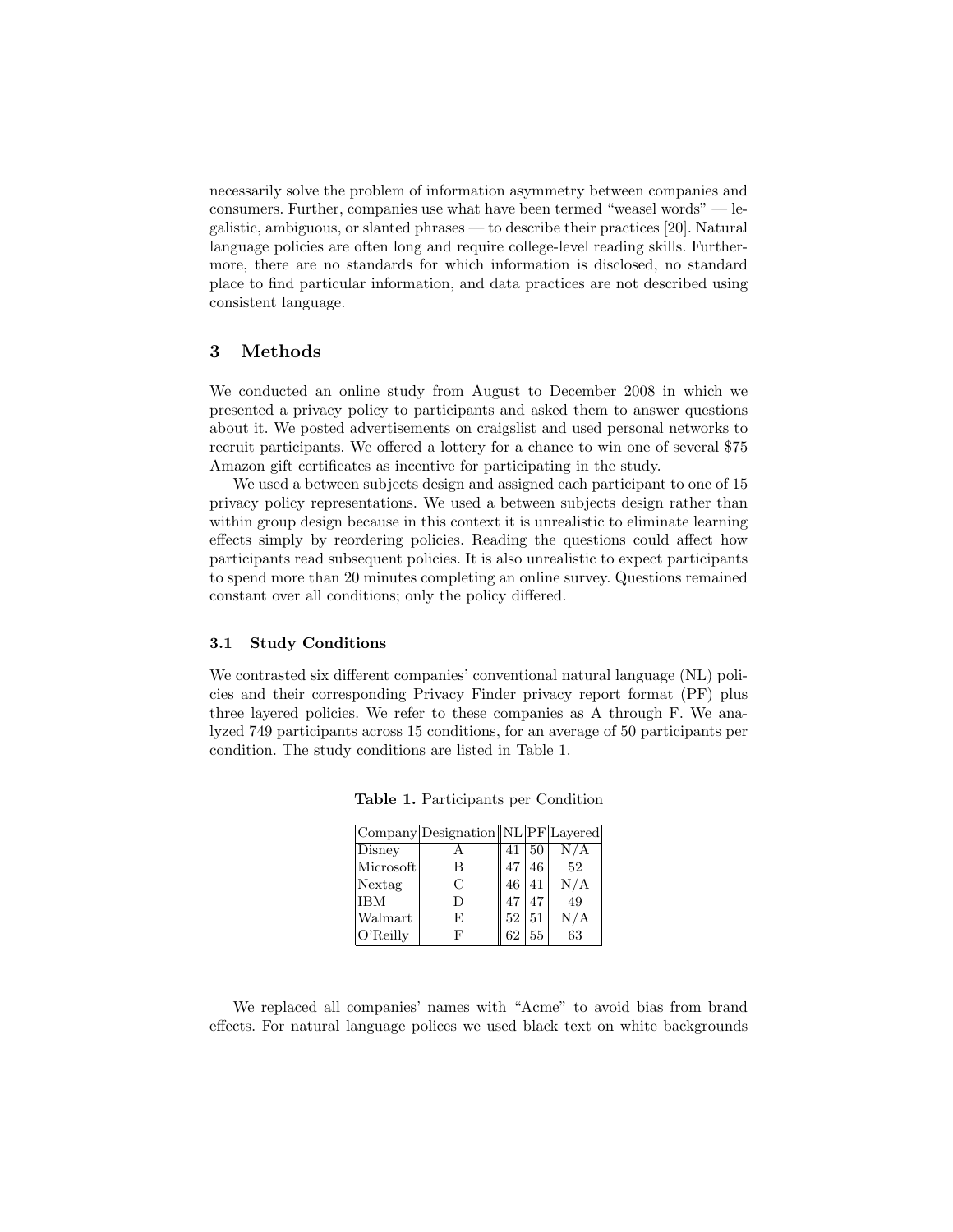regardless of the original graphic design. We left other formatting that might aide comprehension (for example, bulleted lists) intact.

Note that we did not study layered policies for companies A, C, and E. Of the six companies, only B and D had layered policies. We followed the directions from the Center for Information Policy Leadership [5] to create a third layered policy for company F as part of a prior study [21] and used it here to facilitate comparisons between studies.

As deployed in practice, Privacy Finder highlights the most important information at the top of the report and provides links to expand details. We discovered in earlier testing that people rarely expanded the Privacy Finder report. We were interested in testing how well people are able to use the information in the Privacy Finder report, not how well they are able to navigate the user interface, so in our research we presented all information in a single flat file.

We selected privacy policies from six popular websites that engage in ecommerce, and thus must collect a variety of personal information as part of their business. We chose what we believe to be a comparatively easy to read and a comparatively difficult to read policy with several typical policies. We selected policies guided by several measurements of readability summarized in Table 2. For each company, we noted the length of the natural language policy. We calculated the Flesch-Kincaid Reading Ease Score, which ranges from a low of 1 to a high of 100 based on syllable count and line lengths. High Flesch-Kincaid scores are more readable than low scores. In general, experts suggest a score of at least 60—70, which is considered easily understandable by 8th and 9th graders [18]. *Reader's Digest* has a readability index in the mid 60s, *Time* is in the low 50s, and *Harvard Law Review* in the low 30s [13]. Note that while the policies we selected span a range from 32 to 46, even the most readable policy is more challenging than is normally recommended for a general audience.

We calculated the percentage of sentences written in the passive voice, which is both more difficult for readers to understand and an indicator the company may not be comfortable taking full responsibility for their privacy practices. We counted the number of cross references within each policy; the more times readers are asked to refer to other parts of the document the more difficult it is to understand. Finally, we note that the standardized Privacy Finder format also has a range of lengths due to differing numbers of statements, how much information they collect, and how much text the policy authors elected to supply.

# 3.2 Study Questions

Study questions comprised several groups:

– *Comprehension.* Participants answered a series of multiple choice questions to determine how well they were able to understand the policy. These questions are realistic information retrieval tasks based on typical privacy concerns, and are similar to questions used in an earlier study by Cranor et al [7]. In the study, we conducted three rounds of pilot tests with over two dozen people to ensure the questions were well-worded and understandable.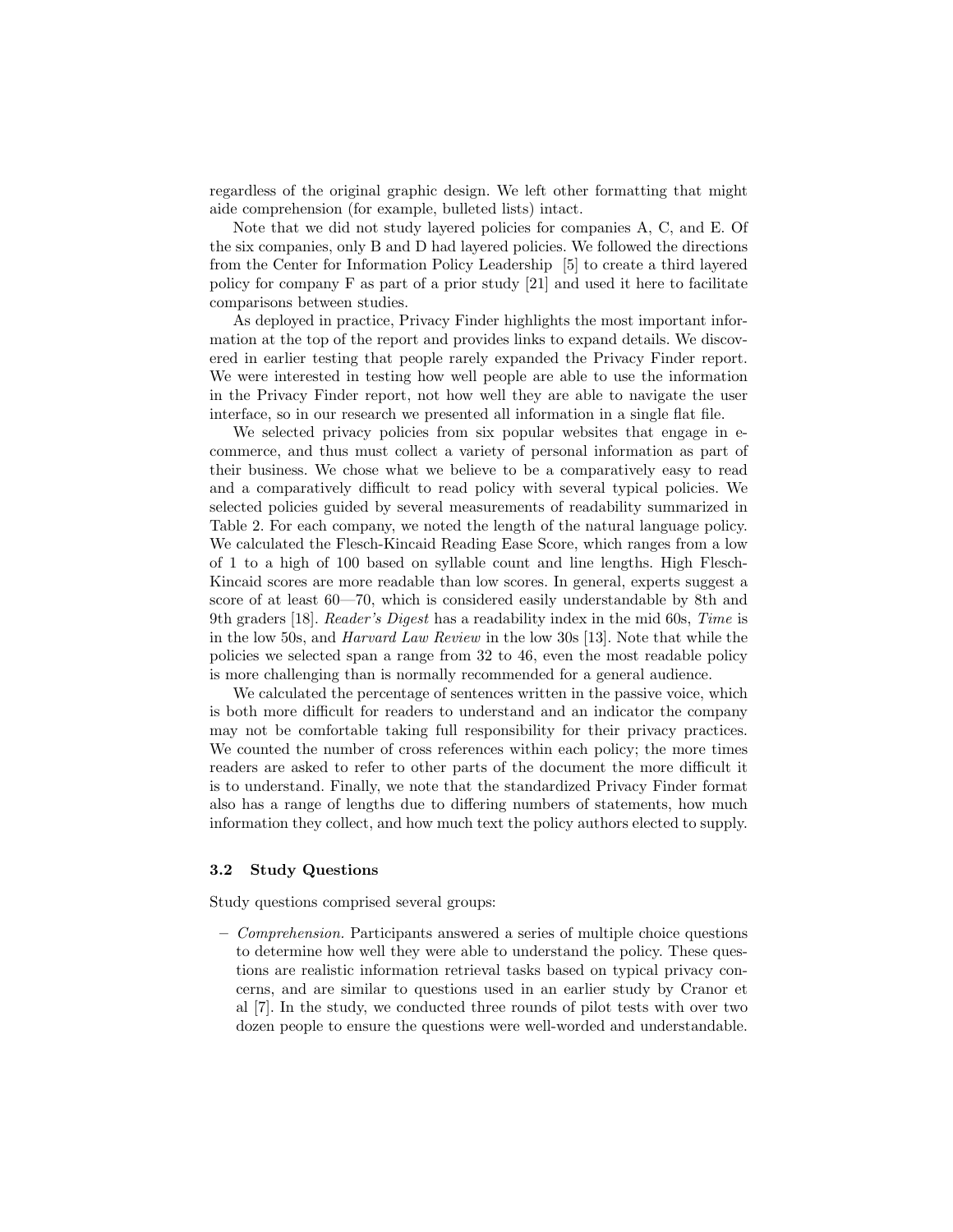Table 2. Attributes of six companies' privacy policies

|   |      |    |      |        | Co. NL Words NL Pages Flesch % Passive Cross ref.s PF Words |      |
|---|------|----|------|--------|-------------------------------------------------------------|------|
| А | 6329 | 13 | 31.8 | $11\%$ | 27                                                          | 880  |
| В | 3725 |    | 35.5 | 22%    |                                                             | 1964 |
| С | 2920 | 6  | 36.3 | 17%    |                                                             | 2011 |
| D | 2586 | 8  | 42.8 | 18%    | 2                                                           | 554  |
| E | 2550 | 8  | 44.9 | 11%    |                                                             | 1373 |
| F | 928  | 3  | 46.3 | $9\%$  |                                                             | 1843 |

We randomized the order of these questions to mitigate learning effects and captured both accuracy and time to respond. We also included a warm-up task which we did not score.

- *Psychological Acceptability.* Saltzer and Schroeder coined the term psychological acceptability to convey that if people do not like a system they will not use it. They wrote, "It is essential that the human interface be designed for ease of use, so that users routinely and automatically apply the protection mechanisms correctly." [23] Participants answered subjective questions on a seven-point Likert scale.
- *Demographics.* We collected basic information like gender, educational attainment, and income so we could understand how closely our study population resembles Internet users as a whole.

We also measured the time it took for participants to answer each one of the comprehension questions. When not engaged in a research study, few people even skim privacy policies let alone read them to find answers to their concerns [15]. The times we measured do not reflect normal practices, but they do allow us to compare performance between formats, which is our goal.

## 3.3 Research Questions

Standardized formats were designed with care to help readers make sense of online privacy policies. With all of the resources invested in standardized policies we expected they would help people understand privacy policies. We held multiple hypotheses:

- Participants will have (a) higher accuracy scores, (b) shorter times to answer, and (c) greater psychological acceptability with both of the standardized formats than with their natural language counterparts.
- Participants will have (a) higher accuracy scores, (b) shorter times to answer, and (c) greater psychological acceptability with highly readable natural language than they will on natural language policies with low readability metrics.

Understanding these issues contributes to determining the most effective ways to present policies to end users. This is particularly relevant given Gramm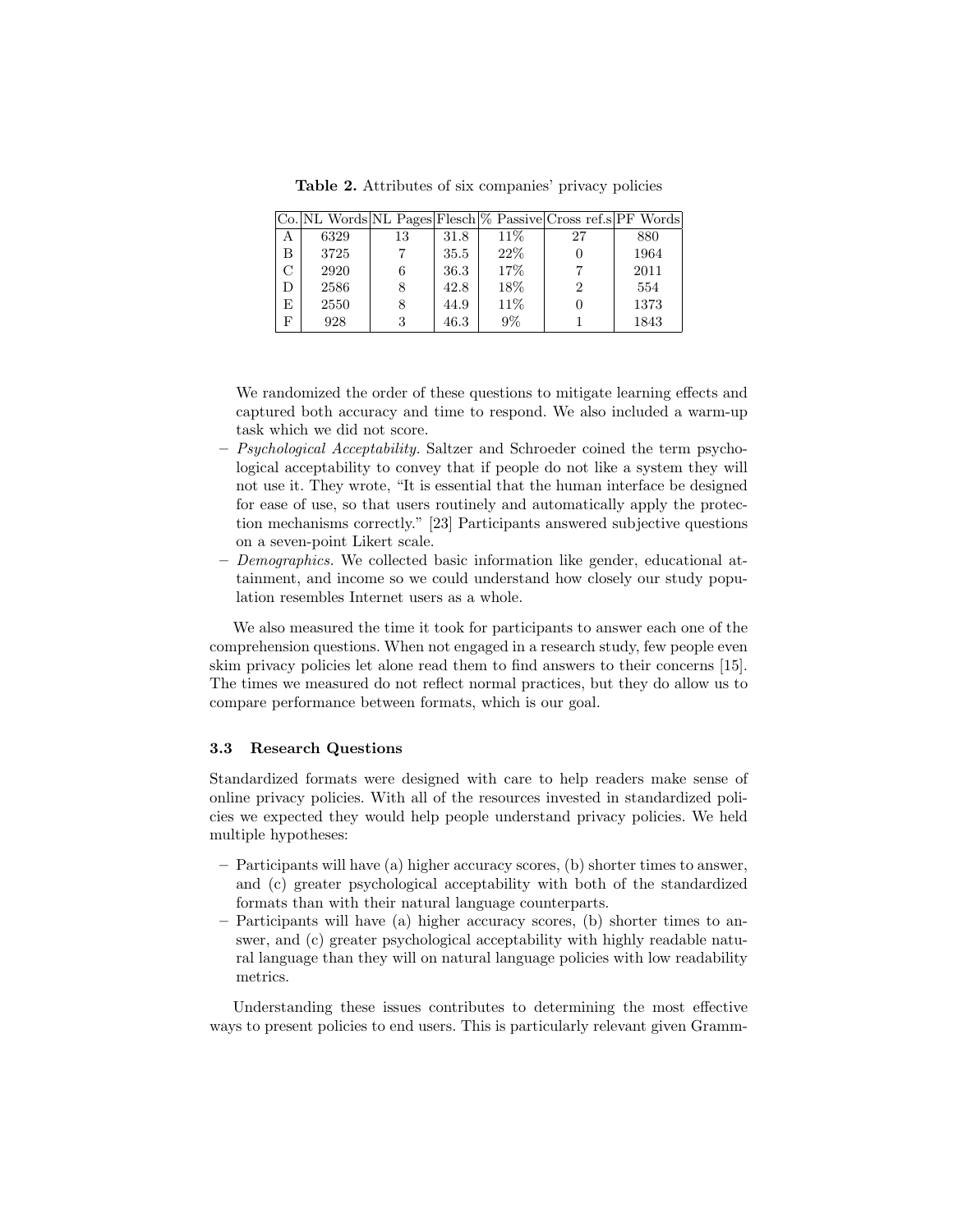Leach-Bliley regulations on paper-based financial privacy policies; similar legislation could apply to online privacy policies in the future. The FTC's most recent report on behavioral advertising was described by the FTC Chairman Leibowitz as the last chance to make industry self-regulation work [9]. If we move away from industry self-regulated content, what should we do instead? Do any of the standardized approaches help enough to warrant considering regulation of policy formats?

# 3.4 Analysis

We performed a comparative analysis across all three formats (Natural Language, Privacy Finder, and Layered) and from all six companies to see if there were statistically significant differences in the mean scores for accuracy, time to completion, and psychological acceptability questions.

After we removed outliers<sup>3</sup> we performed ANOVA analysis for both time data and psychological acceptability, which we recorded on a seven point Likert scale and treated as continuous variables. We performed all tests of statistical significance at the  $\alpha = 5\%$  confidence level. For the sake of readability, all details of statistical significance tests are in the Appendix.

# 4 Accuracy and Speed Results

Accuracy scores are all reported as the percentage of people who answered the question correctly. <sup>4</sup> As compared to natural language, we found that layered policies led to lower accuracy scores for topics not in the short layer. Privacy Finder

<sup>&</sup>lt;sup>3</sup> We only included results from participants who completed all of the accuracy questions. Because this was an online study to enter a drawing for a gift certificate, a few people just "clicked through" answers without engaging with the material. We picked a fixed lower threshold of 1.5 seconds per question and removed participants entirely if they had two or more questions they answered in under 1.5 seconds (7 participants removed out of an original 756 for a total of 749.) For participants with only one time under 1.5 seconds, it is possible they accidently double-clicked once but answered other questions properly. We removed the time and accuracy data for just the affected question (3 question/time pairs out of 3000.) At the other extreme, sometimes people were diverted by other tasks while answering questions and we recorded unduly long times to answer. We discarded question times in excess of 2.5 times the mean for their condition along with their corresponding answers. This resulted in  $N = 723$  for cookies, 728 for opt out, 726 for share email, and 723 for the telemarketing questions.

<sup>4</sup> Interpreting results is complicated by potential confusion of how participants answered when answers are inferred. For example, we asked about opt out practices for policies where there is no opt out link. The straight-forward answer we envisioned is "No." However, participants may also have replied that the policy "Does Not Say," intending to convey the same information since there is no opt out link within the policy. Arguably, in that case the correct way to score responses is to combine the correct answer with "Does Not Say." We analyzed the combined percentage for each question and found in all but one case there was no difference in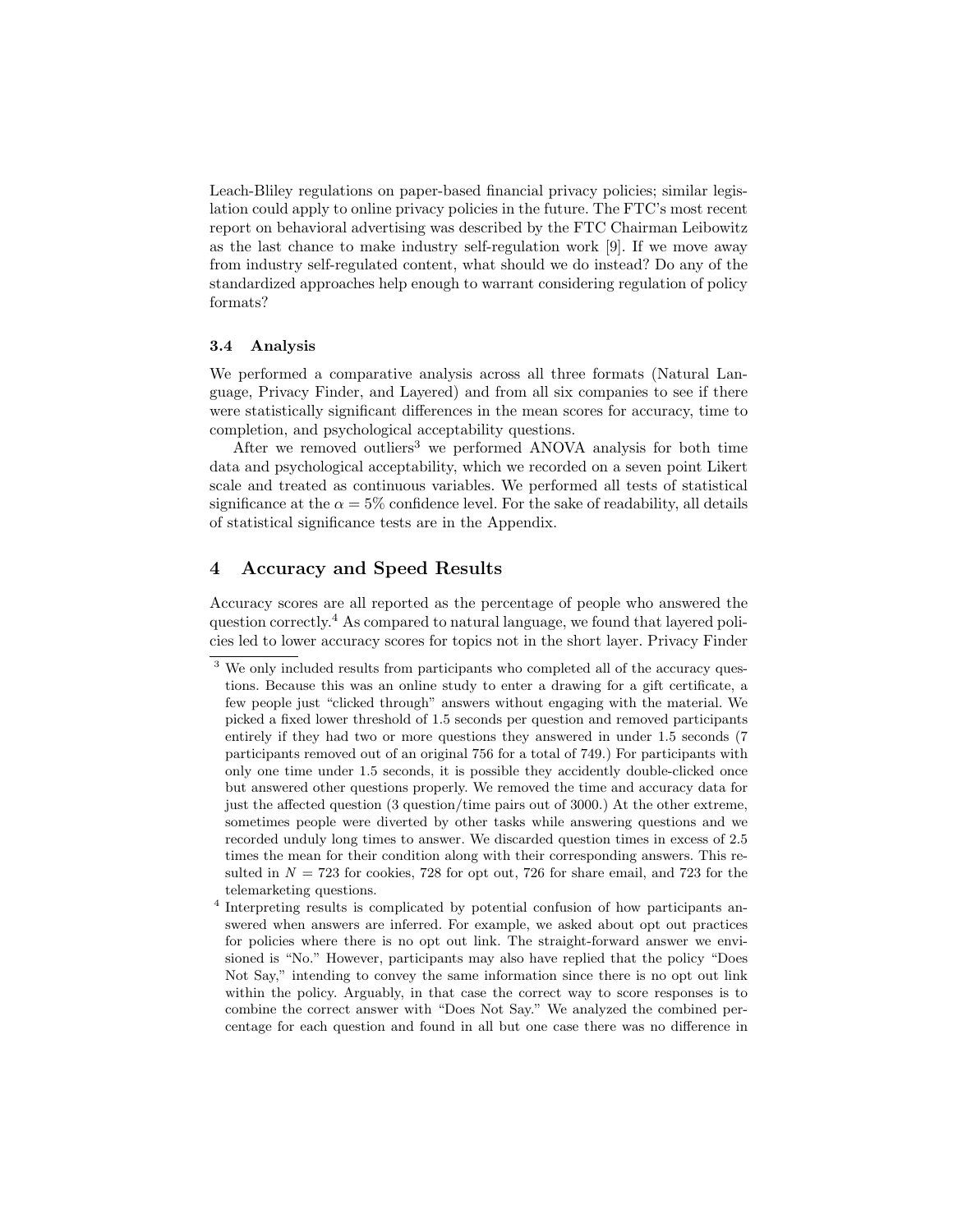was indistinguishable from natural language until questions became harder, at which point Privacy Finder was slightly superior to natural language.

Accuracy spanned a wide range. An average of 91% of participants answered correctly when asked about cookies, 61% answered correctly about opt out links, 60% understood when their email address would be "shared" with a third party, and only 46% answered correctly regarding telemarketing. With only three possible answers, if participants guessed randomly we would expect 33% accuracy.

All other things being equal, lower times are better because they reflect participants were better able to comprehend the policy. Participants answered more quickly with both layered and Privacy Finder formats. Times to answer increased with question difficulty, with an average of 2.3 minutes to answer the question about cookies, 4.7 minutes to answer about opt out links, 5.3 minutes for email sharing, and 6.7 minutes for telemarketing.

#### 4.1 Cookies

We asked: Does the Acme website use cookies? Answer: Yes for all policies.

Most participants got the cookie question right (91%). This was an easy question to answer because our question is phrased with the same term the policies use. All policies, in all formats, call out cookies use explicitly. For example, one policy has a heading of "Cookies and Other Computer Information" with a paragraph that begins: "When you visit Acme.com, you will be assigned a permanent 'cookie' (a small text file) to be stored on your computer's hard drive." There is no ambiguity. Even someone who has no idea what a cookie is, or what the implications for privacy are, can skim through any of the natural language policies to find the word "cookie" and answer correctly.

We found significant differences in accuracy for company and format. The six companies have a relatively small span between the worst performance (D, 82%) and best performance (E, 96%.) See Table 3 for a summary of results.

Layered policies gave participants a little more trouble (78%) than other formats. Cookie information was under the heading "Personal Information" in F Layered (80%,) which may not be where people expected to look. In D Layered (69%,) the

Table 3. Percentage correct and minutes to answer, cookies question.

| Policy           | $\%$ correct Time |     |
|------------------|-------------------|-----|
| A NL             | $87\%$            | 3.6 |
| A PF             | 96%               | 1.5 |
| B NL             | 96%               | 2.0 |
| B PF             | 98\%              | 1.6 |
| <b>B</b> Layered | 86\%              | 2.3 |
| C NL             | 93%               | 2.4 |
| C PF             | 98%               | 3.5 |
| D NL             | 86%               | 2.6 |
| D PF             | 91%               | 1.9 |
| D Layered        | 69%               | 2.2 |
| E NL             | 96%               | 2.6 |
| E PF             | 96%               | 1.8 |
| F NL             | $100\%$           | 2.3 |
| F PF             | 94%               | 2.7 |
| F Layered        | $80\%$            | 2.3 |
|                  |                   |     |

policy mentions in passing that "You may also turn off cookies in your browser,"

the threshold for statistical significance. Further, the relative ranking of formats and companies remained stable.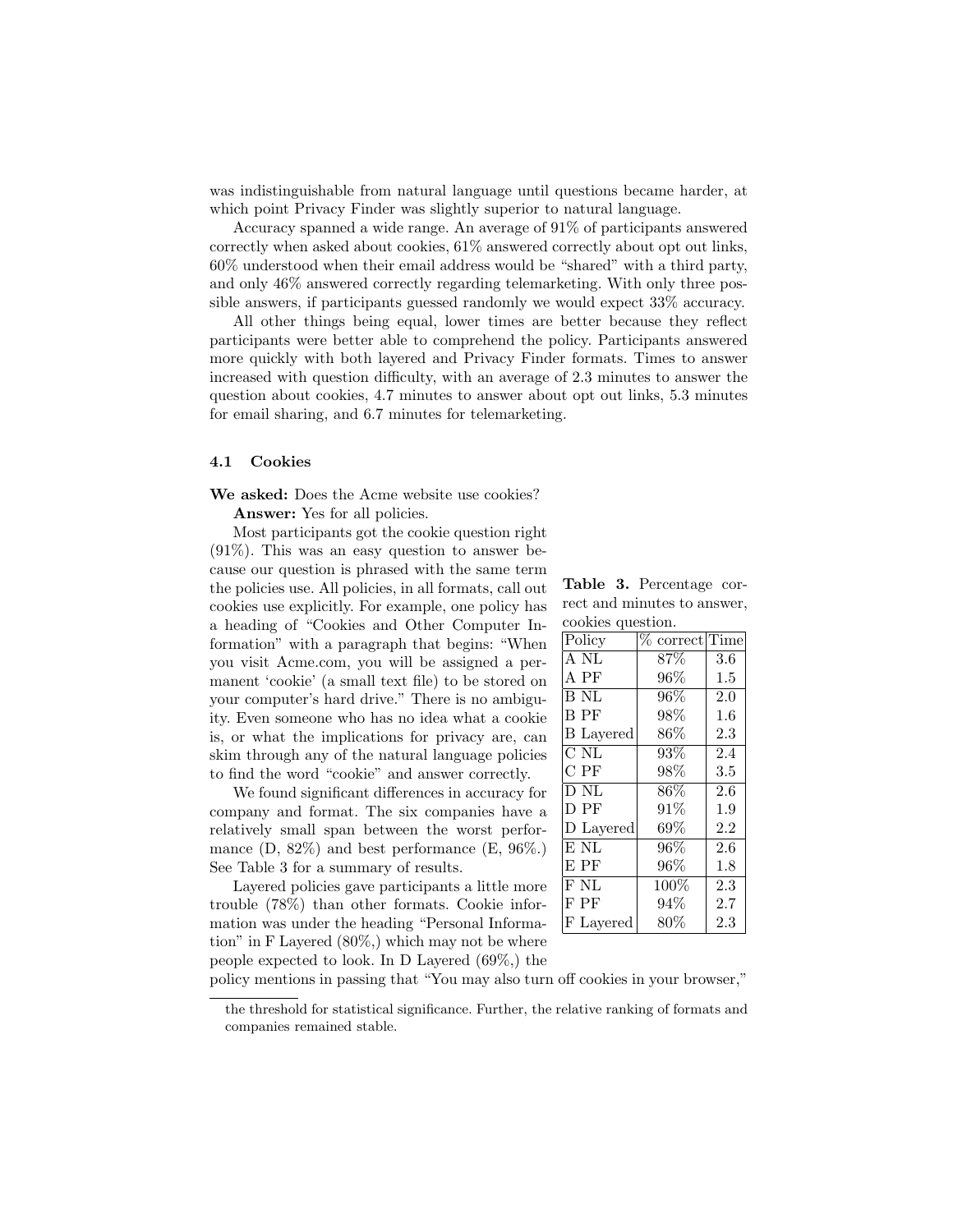without explicitly saying they use cookies. People must deduce that information or go to the full policy for a direct statement that the site uses cookies. This highlights two results we will see again: first, when participants needed to think about an answer rather than just perform a search for information, accuracy dropped. Second, it appears few people ventured beyond the first page of the layered policies. Kay and Terry found similar issues with layered policies [15].

In another sign that this was an easy question for most participants, times to answer were shorter than the other questions (2.3 minutes.) We found no significance for time based on company but format was significant. Privacy Finder (2.1 minutes) and Layered (2.3 minutes) supported faster responses than Natural Language, but the Layered condition was also more likely to result in incorrect answers.

# 4.2 Opt Out Link

We asked: Does the company provide a link to a webform that allows you to remove yourself from Acme's email marketing list?

Answer: Yes for all policies except: B NL, D NL, D Layered, E NL, which are No.<sup>5</sup>

This question is a little more difficult than the question about cookies. Policies refer to this concept as "opting out." For example, company C's natural language policy phrases it as "To opt out of receiving all other Acme mailings after you have registered, click here or click the appropriate unsubscribe link contained within the email that you receive." Participants need to map the concept of removing themselves from an email marketing list to the technical jargon of opting out. However, this question is again fairly straight forward. Either there is an opt out link or there is not. See Table 4 for a summary of results.

We found significant differences for company and format. Natural language policy accuracy rates are dissimilar, with averages ranging from 93% (F) to 33% (A). Finding the opt out link in the A NL policy was looking

Table 4. Percentage correct and minutes to answer for the opt out question.

| Policy                                 | $\%$ correct Time |     |
|----------------------------------------|-------------------|-----|
| A NL                                   | 33\%              | 5.7 |
| A PF                                   | 85%               | 3.7 |
| <b>B</b> NL                            | 33%               | 9.3 |
| B PF                                   | 91%               | 4.6 |
| <b>B</b> Layered                       | $18\%$            | 4.8 |
| C NL                                   | 80%               | 3.2 |
| $C$ PF                                 | 73%               | 5.1 |
| $\overline{\rm D}$ $\overline{\rm NL}$ | $\overline{29\%}$ | 6.1 |
| D PF                                   | 71%               | 3.8 |
| D Layered                              | 19%               | 5.5 |
| E NL                                   | $55\%$            | 5.4 |
| E PF                                   | 51%               | 4.6 |
| F NL                                   | 93%               | 3.4 |
| F PF                                   | 79%               | 3.7 |
| F Layered                              | 92%               | 2.2 |
|                                        |                   |     |

<sup>5</sup> Answers are not the same across a given company because the companies elected to provide different information in different formats. P3P requires an opt out link, which is then included in Privacy Finder.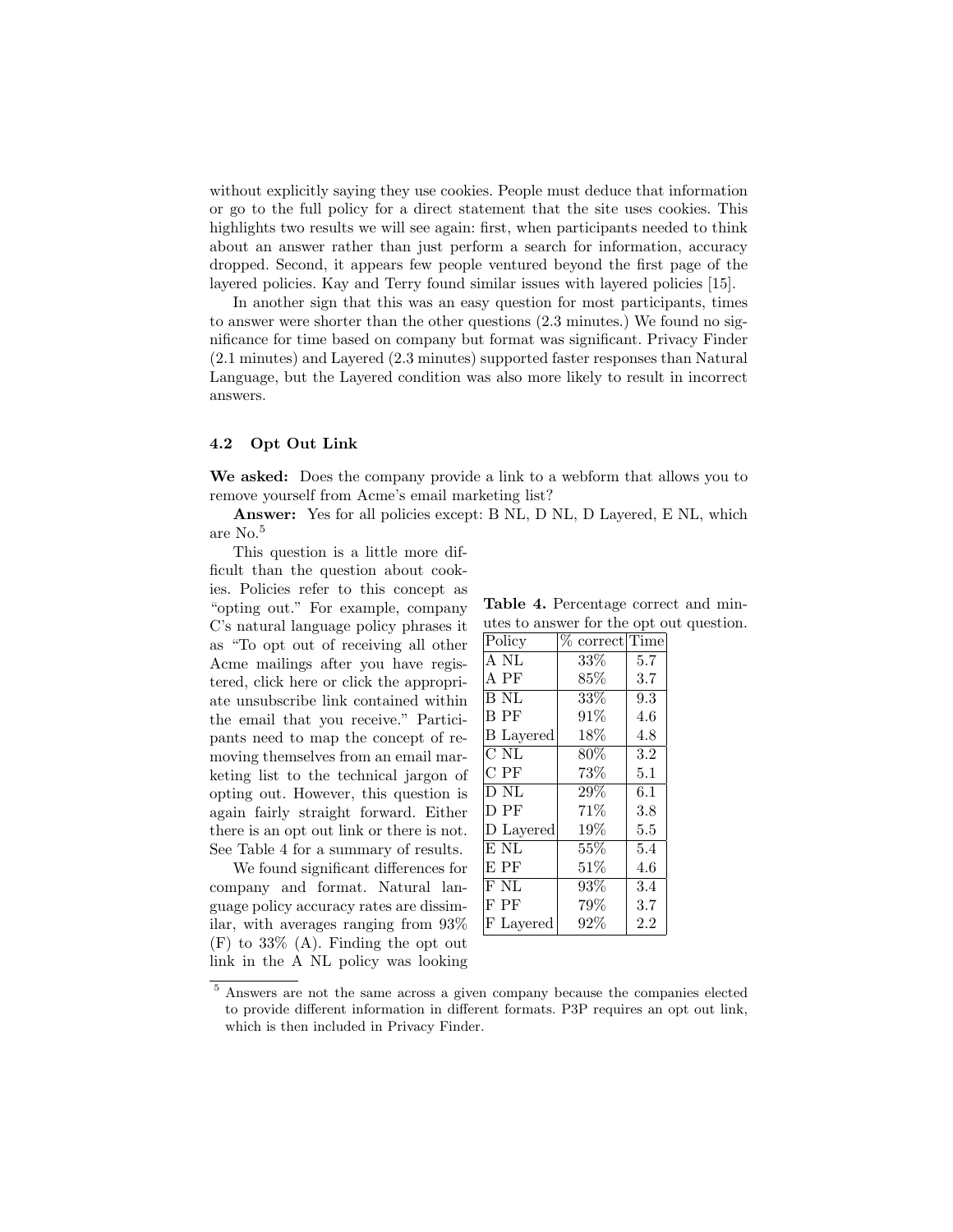for a needle in a haystack: there is one link halfway through the policy in the middle of a paragraph without any headings or other cues—and the policy runs to 13 pages when printed.

It would seem Privacy Finder should have consistent results across all six policies, since an opt out link is a standard part of Privacy Finder reports. However, companies with an opt out default have additional links for each category of opt out data. As a result, policies with opt out practices fared better, ranging from 85% correct (A PF) with less privacy protective practices and many prominent opt out links, to 51% correct (E PF) which required opt out for all data collection and had only one opt out link. Interestingly, the F PF policy (79%) has identical practices as E PF (51%) yet different accuracy scores. The author of the F PF policy included an additional opt out link in the text at the very end of the policy, which is prime real estate for readers' attention. Policy authors choices affect outcomes, even within the PF standardized presentation.

Since there is no requirement to discuss opt out choices within the layered format, once again we see dissimilar results across a standardized format. B layered policy (18%) required clicking the opt out link to see what it did, phrased as "For more information about our privacy practices, go to the full Acme Online Privacy Statement. Or use our Web form," with a link from "Web form" to the opt out page. In contrast, results were quite good with  $F$  layered  $(92\%)$ , which contained the same opt out text as at the end of the F PF (79%) policy.

We found significant differences in time to answer for company as well as format. We would expect longer times for longer policies since this is in many ways an information search task. Instead, time appears to be based on the underlying practices: policies without opt out links took longer. Since some of the policies with opt out links mentioned them at the end, it is unlikely the difference in times is based on reading through the entire policy to determine the absence of a link. Instead, participants likely re-read to satisfy themselves that they had not missed anything. Once again participants completed the task more quickly with layered (4.0 minutes) and Privacy Finder (4.2 minutes) than Natural Language (5.4 minutes,) but the wide variance and sometimes poor performance for standardized policies reduces the strength of this result.

Table 5. Percentage correct and minutes to answer for the email sharing question.

| 90000011.        |                   |                  |
|------------------|-------------------|------------------|
| Policy           | $\%$ correct Time |                  |
| A NL             | $76\%$            | 3.2              |
| A PF             | $53\%$            | 5.4              |
| <b>B</b> NL      | $49\%$            | $5.\overline{9}$ |
| B PF             | 64%               | 5.9              |
| <b>B</b> Layered | 52%               | 4.8              |
| C NL             | $80\%$            | 4.7              |
| $C$ PF           | 72%               | 6.9              |
| D NL             | $67\%$            | 4.6              |
| D PF             | 78%               | 4.0              |
| D Layered        | $56\%$            | 4.7              |
| E NL             | 53%               | 6.9              |
| E PF             | 44%               | 6.2              |
| F NL             | $50\%$            | 6.0              |
| F PF             | 54\%              | 4.4              |
| F Layered        | $62\%$            | 5.0              |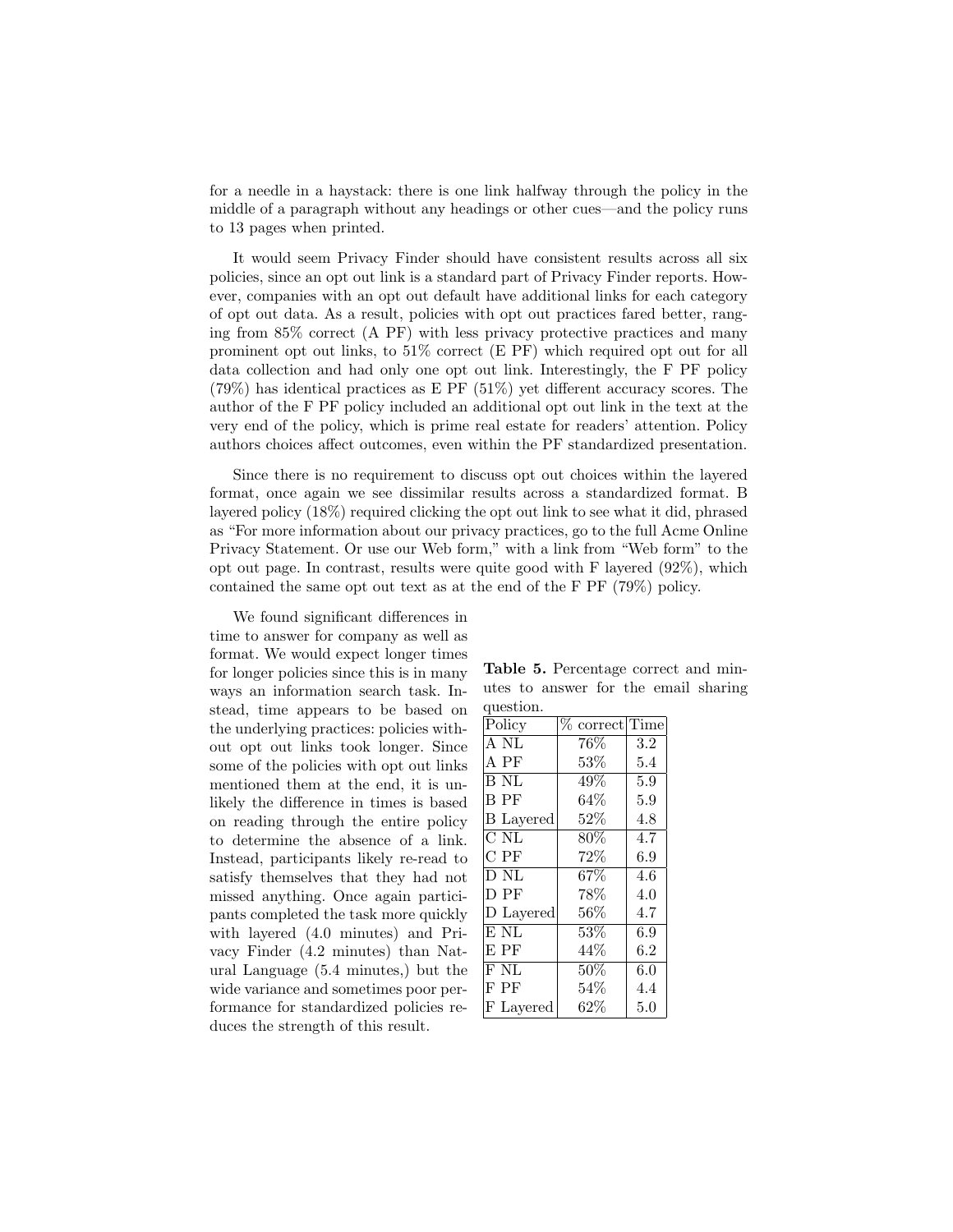#### 4.3 Share Email

We asked: Does this privacy policy allow Acme to share your email address with a company that might put you on their email marketing list (with or without your consent)?

Answer Yes for all policies except: companies E and F (all formats) which are No.

We tested the wording of this question in multiple pilot studies to ensure people understood it without asking something pejorative or jargon-laden like "will Acme sell your email address to spammers." This question requires participants to understand the question, read the policy carefully, and make inferences for most policies. For example, C NL reads: "We may provide your contact information and other personal data to trusted third parties to provide information on products and services that may be of interest to you." Participants need to understand that "contact information" includes email, that "trusted third parties" are companies other than Acme, and that "provide information on products and services" means marketing messages, in order to correctly answer "Yes." See Table 5 for a summary of results.

Overall accuracy was only 60%. We found significant differences for company but not format. Times to answer averaged 5.3 minutes, which indicates people had a harder time completing this task. We found no significant results for time based on company or format.

As the answers to our questions become more nuanced we would expect the more readable policies to shine, yet that is not the case. Company A, with the hardest to read policy, had a higher accuracy score  $(64%)$  than F  $(55%)$  with the most readable policy and there was no overall discernible pattern based on readability. Similarly, we would expect standardized policies to convey information better, especially the Privacy Finder format which avoids the emotion-rich wording of "trusted third parties" and "valuable offers," yet we did not find significant differences between formats. Privacy Finder summarizes "With whom this site may share your information" as "Companies that have privacy policies similar to this site's" which again requires participants to refer to a separate section to determine if the parent company may engage in email marketing.

#### 4.4 Telemarketing

We asked: Does this privacy policy allow Acme to use your phone number for telemarketing?

Answer Yes for all policies except companies A, E and F (all formats) which are No.

Participants struggled with this question as shown in Table 6. Except in the Privacy Finder version where companies are required to provide information about their telemarketing practices, policies typically do not highlight telemarketing practices. The way to answer this question correctly was typically to read through the entire policy for all mentions of when the company collects phone numbers, then see what policies they have around that data. For example, B NL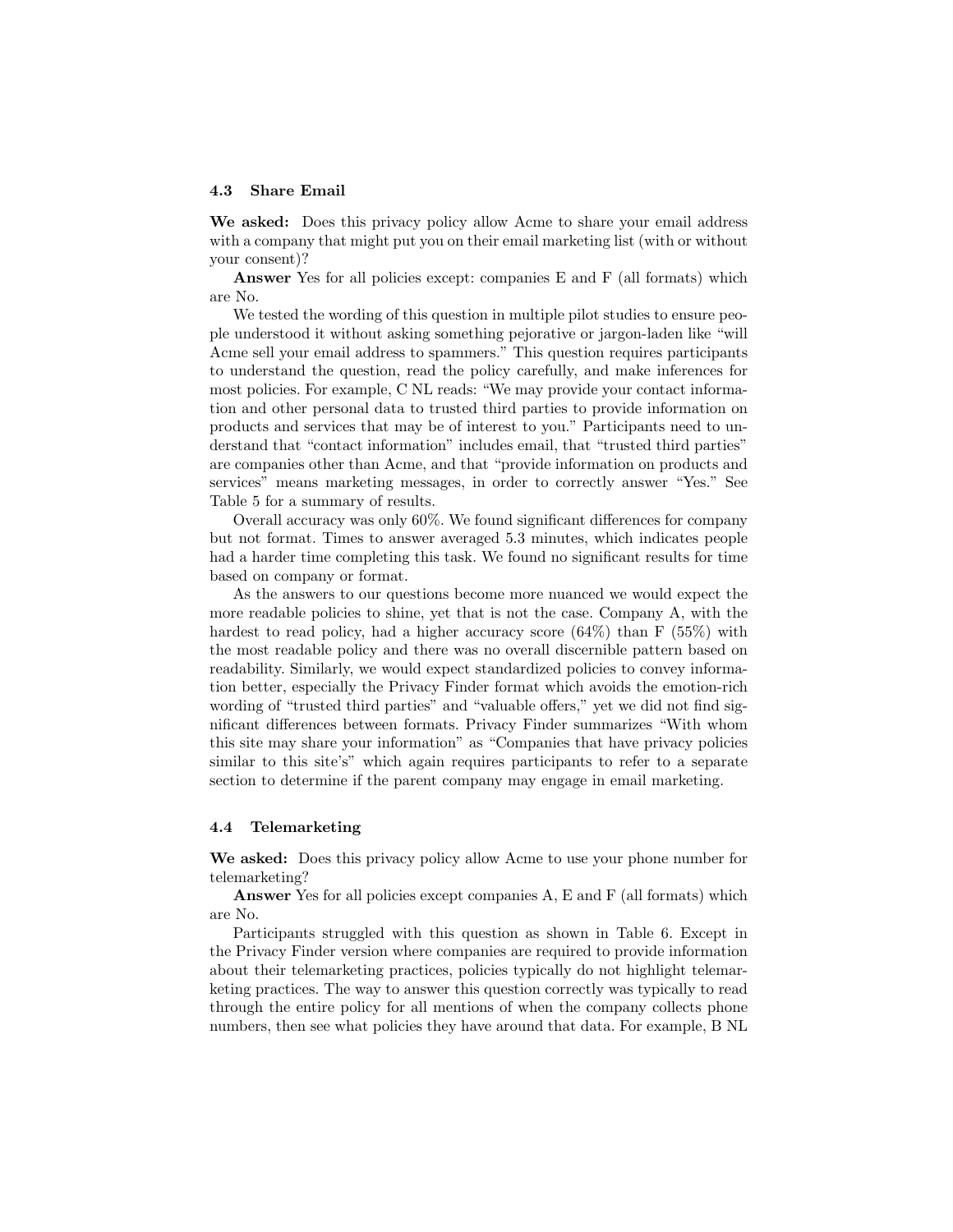discloses telemarketing as: "You may also have the option of proactively making choices about the receipt of promotional e-mail, telephone calls, and postal mail from particular Acme sites or services." Sometimes policies were even more vague, for example D NL, "The information you provide to Acme on certain Acme Web sites may also be used by Acme and selected third parties for marketing purposes. Before we use it, however, we will offer you the opportunity to choose whether or not to have your information used in this way." Not only is telemarketing swept under the phrase "marketing purposes," telephone numbers are not mentioned explicitly either. It was necessary to deduce practices from a very careful and nuanced reading, frequently referring to multiple sections of the policy and then putting pieces together like a jigsaw puzzle. One could even make the case that answering "The policy does not say" is correct in cases as above where "information you provide" may be used for "marketing purposes" is by no means an explicit statement about telemarketing. However, we think it is important to note that the company likely does believe they have conveyed their practices: privacy policies are vetted by lawyers and are generally expected to be able to withstand a court or FTC challenge. If necessary, companies can point to the language in their policy and show that they did not violate the text by telemarketing.

We found significant differences in accuracy scores for company and format.<sup>6</sup> We found no significant results for time based on company but format does have significant differences. Once again layered (5.7 minutes) and Privacy Finder (5.5 minutes) are an improvement over natural language (8.2 minutes) but with the caveat that layered does not do as well for accuracy.

Even though we called out D NL as particularly indirect, it falls solidly in the middle of the accuracy scores (42%.) When participants cannot find information in layered policies, by design they should continue to the full policy for more details. In practice this appears not to happen, with a very low accuracy of 28%.

Privacy Finder does support more accurate answers (61%) even in contrast to natural language (39%.) Privacy Finder is the only format that requires a company to disclose, yes or no,

Table 6. Percentage correct and minutes to answer for the telemarketing question.

| $%$ correct | Time |
|-------------|------|
| 23%         | 8.7  |
| 43%         | 5.9  |
| 41\%        | 6.7  |
| 67%         | 5.9  |
| $16\%$      | 6.2  |
| 42%         | 9.2  |
| $68\%$      | 5.5  |
| 42\%        | 7.6  |
| 82%         | 3.2  |
| $33\%$      | 5.5  |
| $65\%$      | 10.2 |
| 56%         | 5.4  |
| $26\%$      | 7.1  |
| $55\%$      | 7.4  |
| 34%         | 5.9  |
|             |      |

<sup>6</sup> Accuracy scores for telemarketing are the single exception where including "Does Not Say" as a correct answer changes whether we find significance between formats.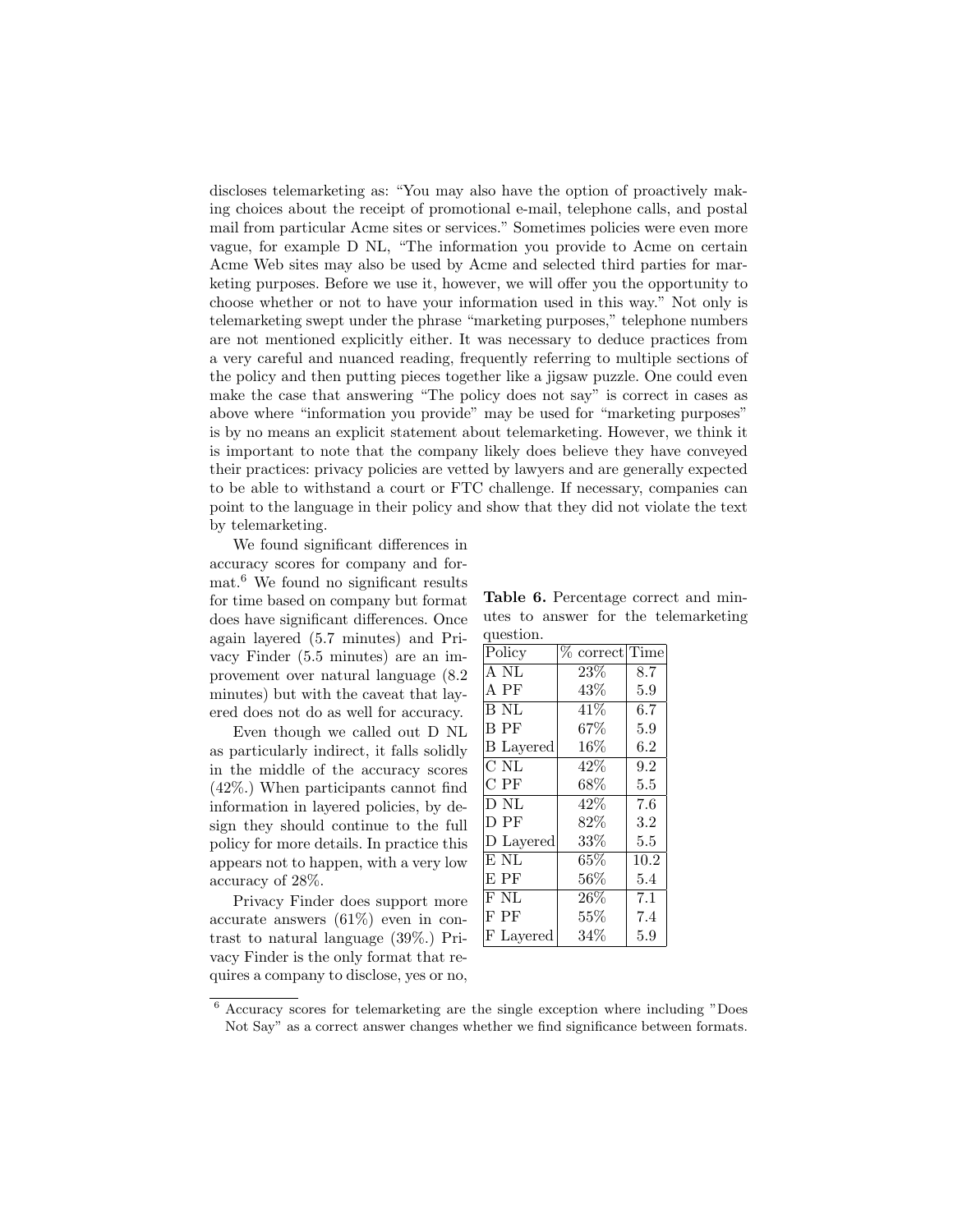if they telemarket. For example, under the heading "The ways your information may be used" D PF includes "To contact you by telephone to market services or products – unless you opt-out." Again there is a lot of variation between Privacy Finder policies based on the supplemental text they provide. For example B PF, is particularly confusing by stating in free form text "While Acme does not currently support telemarketing, it is possible that in the future Acme properties may contact you by voice telephone," directly above an automatically generated statement that they may use information for telemarketing.

# 5 Psychological Acceptability Results

After completing the initial accuracy questions, participants answered a series of questions designed to elicit their emotional reactions. Participants responded on a scale from  $1 =$  strongly disagree to  $7 =$  strongly agree. Most answers hovered right around 4, which is a neutral reaction. Higher numbers are always better.

## 5.1 Ease of Finding Information

We asked four questions about how easy it was to find information. We expected responses to these questions to reflect how well participants were able to understand a particular policy, and thus be related to the accuracy questions and times. However, we found few significant results. Participants found layered easier to understand even though they were less accurate with the layered format.

- "I feel that Acme's privacy practices are explained thoroughly in the privacy policy I read" ( $M = 4.7$ , s.d. = 1.5.) We found significant effects for company but not format. A, B, and F ( $M = 4.8$  for all) scored better than C, D, and E ( $M=4.4$  for C and D;  $M=4.5$  for E.)
- "I feel confident in my understanding of what I read of Acme's privacy policy" ( $M = 4.7$ , s.d.  $= 1.6$ .) We found no significant differences between companies or formats.
- $-$  "This privacy policy was easier to understand than most policies" ( $M =$ 4.5, s.d. = 1.5.) We found no significant differences between companies but did find significant results for formats. Layered  $(M=4.8)$  scored better than natural language  $(M=4.4)$  or Privacy Finder  $(M=4.4)$ .
- "It was hard to find information in Acme's policy" ( $M = 3.8$ , s.d. = 1.6.) We found no significant differences between companies or formats. (Note that based on the wording for this question we had to report the inverse of responses to keep higher numbers as better.)

# 5.2 Trust

If a format conveys information well but results in lack of trust of the company, it is unlikely that corporations will adopt the format. Participants trusted Privacy Finder formats slightly more than other formats.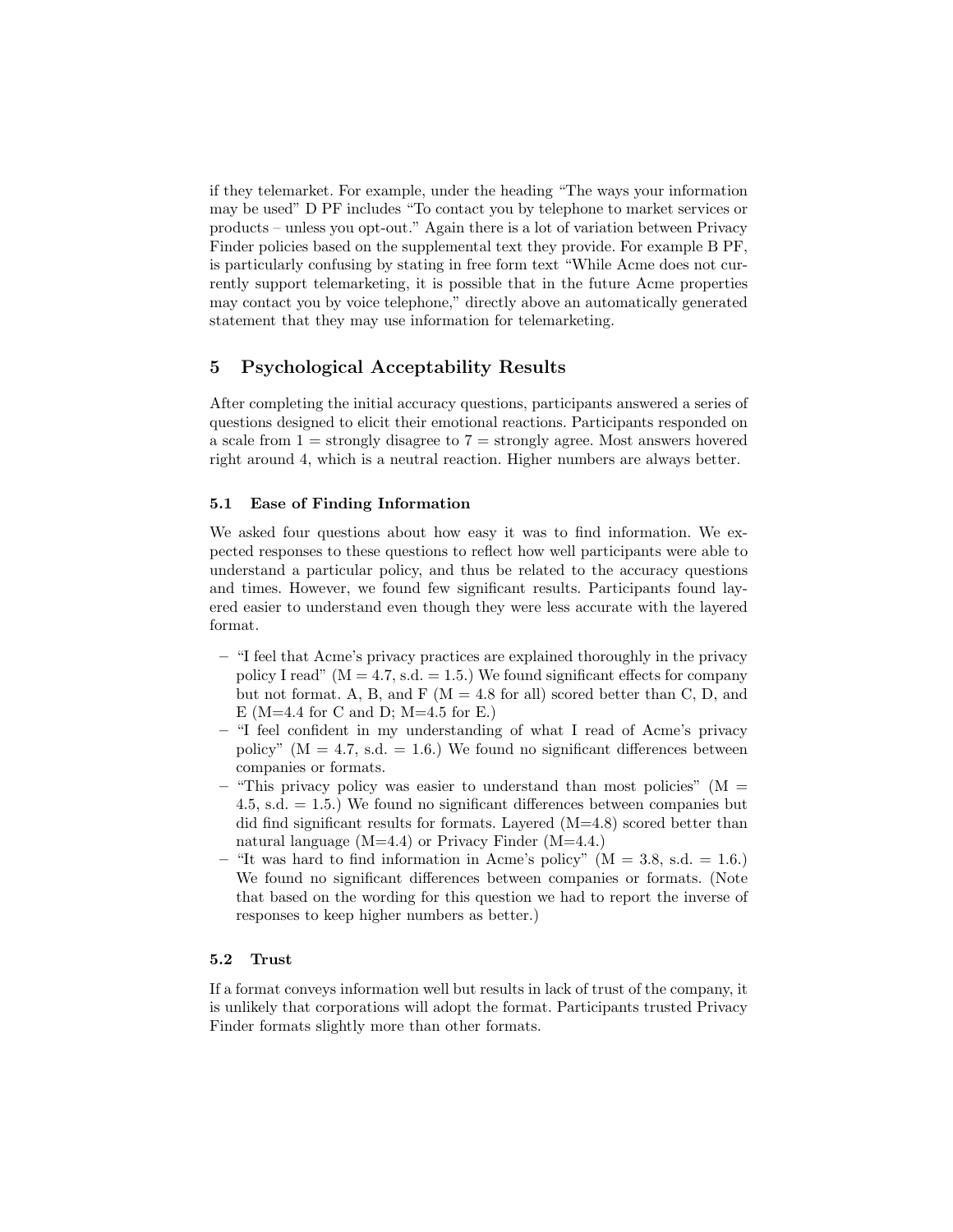- "I feel secure about sharing my personal information with Acme after viewing their privacy practices" ( $M = 4.0$ , s.d = 1.7.) We found significant effects for both company and format.
- "I believe Acme will protect my personal information more than other companies" ( $M = 4.0$ , s.d = 1.6.) We found significant effects for both company and format.

# 5.3 Enjoyment

We asked two questions to gauge how much participants liked reading the privacy policy. If people are unwilling to read policies then improving them does not provide much benefit. We found no significant differences between formats.

- "Finding information in Acme's privacy policy was a pleasurable experience"  $(M = 3.7, s.d. = 1.7)$  We found no significant differences between companies or formats. This was the lowest score of all eight psychological acceptability questions.
- "If all privacy policies looked just like this I would be more likely to read them" ( $M = 4.2$ , s.d.  $= 1.7$ .) We found significant effects for format but not company.

# 6 Discussion

Our hypotheses were not fully supported and in some cases were refuted. Both layered and Privacy Finder formats did improve times to answer, but not by much, and at the expense of accuracy for layered policies. Privacy Finder policies showed modest improvement in accuracy for complex questions but no improvement for easy questions. While the accuracy scores for Privacy Finder were low in some cases, the format does represent a step forward from the status quo. Readability did not determine outcomes for natural language policies. For natural language, in some cases it appears the practices of the company were greater determinants than the words they used to describe those practices. We found few statistically significant differences in psychological acceptability.

Many researchers start from the observation that privacy policies are not usable in their current format and suggest ways to fix the problem. All of the formats were tested were unsatisfactory with a low rate of comprehension on questions that required synthesis of information. Participants did not like privacy policies of any type, and the highest mean score on the psychological acceptability questions was barely above neutral.

Privacy researchers tend to talk about policies as being uniformly bad. We expected that more readable natural language policies would have higher accuracy scores, lower times, and improved psychological acceptability than less readable policies, but that was not the case. These results could suggest that readability metrics are not a good way to differentiate between policies. This seems unlikely because the Flesch index has proven robust in many contexts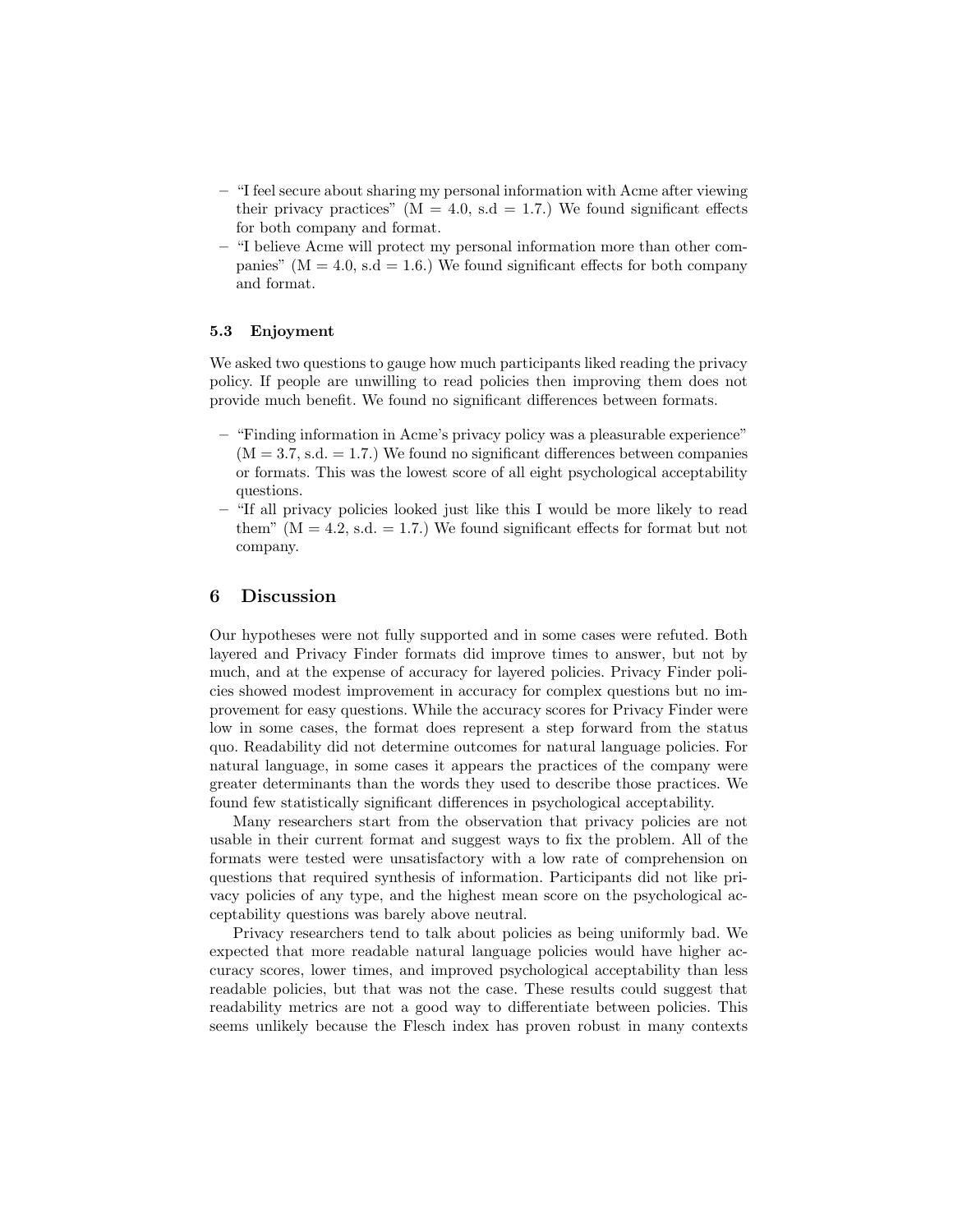and we do not immediately see any reason why privacy policies should be dramatically different from other types of textual analysis. It seems more likely that the range from 32 to 46 on the Flesch index is too similar to see major variations in outcome: even the most readable policies are too difficult for most people to understand and even the best policies are confusing.

Our results are robust across a variety of different policies, but our study does not concretely identify what makes a given policy comprehensible. However, we can offer three observations. First, results from the layered format suggest participants did not continue to the full policy when the information they sought was not available on the short notice. Unless it is possible to identify all of the topics users care about and summarize to one page, the layered notice effectively hides information and reduces transparency. Second, participants struggled to map concepts in the questions to the terms used in policies. It may prove fruitful to research how people internally represent privacy concepts: which terms do they currently use and which industry terms do they understand? As suggested in the Kleimann report for printed financial statements, online privacy policies may need an educational component so readers understand what it means for a site to engage in a given practice [22]. Third, the standardized formats we studied still offer policy authors quite a bit of leeway. Companies with identical practices conveyed different information, and these differences were reflected in participants' ability to understand the policies. The flexibility of the standardized formats may undermine their expected benefits to consumers.

Our study used a between subjects rather than within subjects structure. We expect that we would see larger differences, particularly in psychological acceptability, if we were to place policies side-by-side. Prior work[7] found that when participants have both the natural language and the Privacy Finder versions available, Privacy Finder fares well. If people are reading multiple companies' policies to compare them, Privacy Finder may be advantageous. However, for just understanding a single policy, we find differences between formats are not as pronounced. By only showing one policy, our study did not capture one of the potential advantages to standardized formats. Standardized formats should be more useful once readers understand where to find information. Learning effects may play a role over time when people can take greater advantage of standardized formats as they become more familiar with their layout.

At this time, we do not recommend regulating the format of online privacy policies. While we did not find substantial benefit from the standardized formats we tested, that is not an inditement of the concept of standardized formats. Early results testing a new format for privacy policies based around a nutrition label concept are encouraging [16]. Ideally, future formats will identify problems with existing approaches and attempt to improve upon what has come before. In the future, we encourage rigorous testing for new formats before their supporters encourage wide-spread adoption.

# References

1. Acquisti, A., and Grossklags, J. Privacy and rationality in individual decision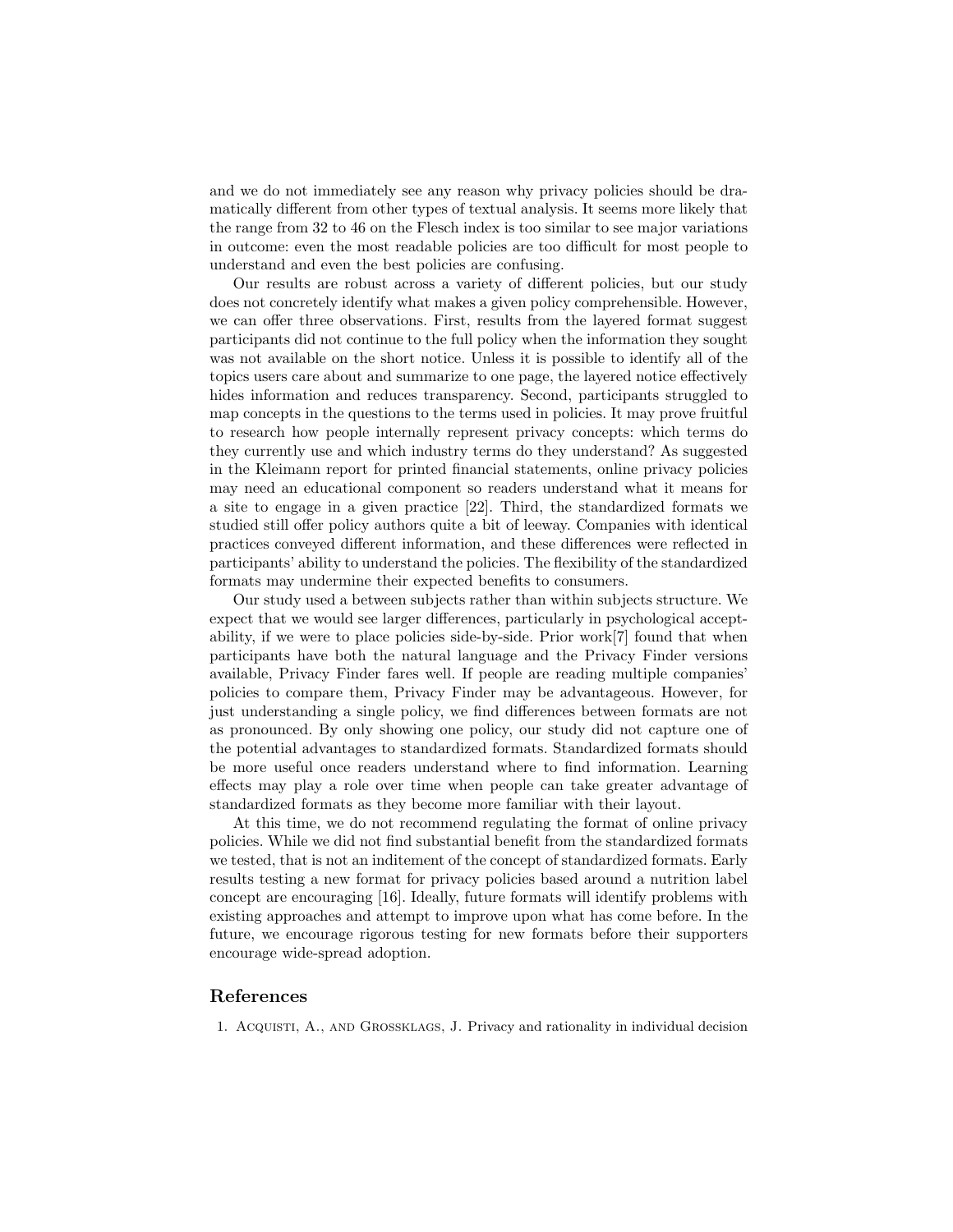making. *Security & Privacy Magazine, IEEE 3*, 1 (January-February 2005), 26–33.

- 2. Anton, A., Earp, J. B., Qingfeng, H., Stufflebeam, W., Bolchini, D., and Jensen, C. Financial privacy policies and the need for standardization. *IEEE Security & Privacy 2*, 2 (Mar-Apr 2004), 36–45.
- 3. Bendrath, R. Icons of privacy, May 2007. http://bendrath.blogspot.com/ 2007/05/icons-of-privacy.html Accessed 22 Feb 2009.
- 4. Business Wire. European union issues guidance on privacy notices; new notices make it easier for consumers to understand, compare policies, January 2005. http: //www.tmcnet.com/usubmit/2005/jan/1104731.htm Accessed 19 May 2009.
- 5. Center for Information Policy Leadership. Ten steps to develop a multilayered privacy policy, 2007. www.hunton.com/files/tbl\_s47Details% 5CFileUpload265%5C1405%5CTen Steps whitepaper.pdf Accessed 12 July 2007.
- 6. Children's Online Privacy Protection Act of 1998 (COPPA), Public Law No. 104– 191, October 1998. www.cdt.org/legislation/105th/privacy/coppa.html Accessed 27 Mar 2007.
- 7. Cranor, L. F., Guduru, P., and Arjula, M. User interfaces for privacy agents. *ACM Transactions on Computer-Human Interaction (TOCHI)* (2006).
- 8. Egelman, S., Tsai, J., Cranor, L. F., and Acquisti, A. Timing is everything? the effects of timing and placement of online privacy indicators. In *CHI 2009* (Boston, MA, USA, April 2009).
- 9. Federal Trade Commission. Ftc staff revises online behavioral advertising principles, February 2009. http://www.ftc.gov/opa/2009/02/behavad.shtm Accessed 15 May 2009.
- 10. Graber, M. A., D'Alessandro, D. M., and Johnson-West, J. Reading level of privacy policies on internet health web sites. *Journal of Family Practice* (July 2002).
- 11. U.S. Gramm-Leach-Bliley Financial Modernization Act of 1999, Public Law no. 106–102, November 1999.
- 12. Hochhauser, M. Lost in the fine print: Readability of financial privacy notices, July 2001. http://www.privacyrights.org/ar/GLB-Reading.htm Accessed 27 Mar 2007.
- 13. Huang, H.-J. Language-focus instruction in EFL writing : Constructing relative clauses in definition paragraphs. In *2008 International Conference on English Instruction and Assessment* (2008). http://www.ccu.edu.tw/fllcccu/2008EIA/ English/C16.pdf Accessed 22 Feb 2009.
- 14. JENSEN, C., POTTS, C., AND JENSEN, C. Privacy practices of Internet users: Self-reports versus observed behavior. *International Journal of Human-Computer Studies 63* (July 2005), 203–227.
- 15. Kay, M., and Terry, M. Textured agreements: Re-envisioning electronic consent. Technical report cs-2009-19, David R. Cheriton School of Computer Science, University of Waterloo, 2009.
- 16. Kelley, P. G., Bresee, J., Reeder, R. W., and Cranor, L. F. A "nutrition label" for privacy. In *Symposium on Usable Privacy and Security, (SOUPS)* (2009).
- 17. Lemos, R. MSN sites get easy-to-read privacy label. *CNET News.com* (2005). http://news.com.com/2100-1038 3-5611894.html Accessed 30 May 2007.
- 18. My Byline Media. The Flesch reading ease readability formula. http://www. readabilityformulas.com/flesch-reading-ease-readability-formula.php Accessed 9 Mar 2009.
- 19. OUT-LAW News. Drop the jargon from privacy policies, says privacy chief, September 2005. http://www.out-law.com/page-5791 Accessed 23 Mar 2007.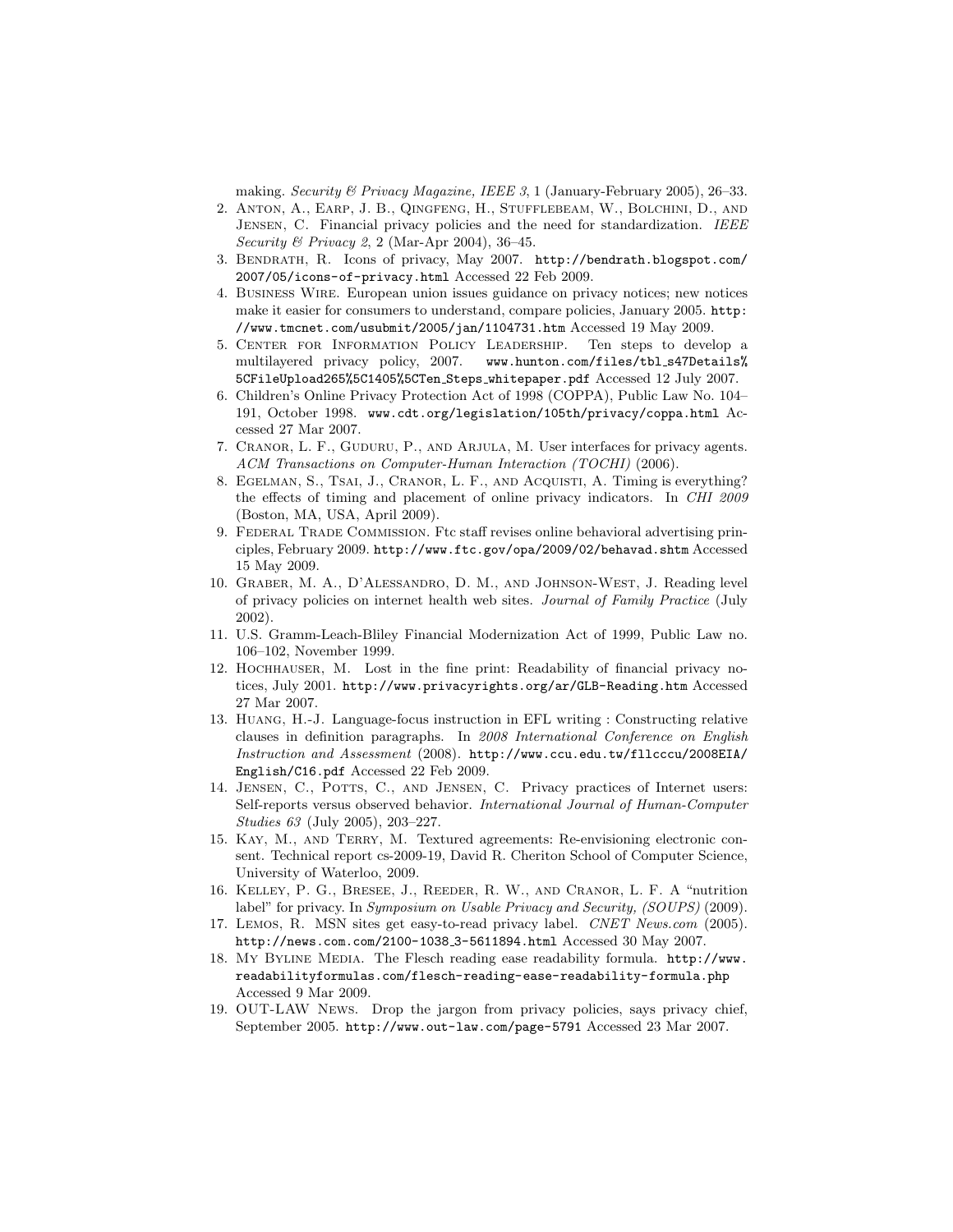- 20. Pollach, I. What's wrong with online privacy policies? *Communications of the ACM 30*, 5 (September 2007), 103–108.
- 21. Reeder, R. W., Kelley, P. G., McDonald, A. M., and Cranor, L. F. A user study of the expandable grid applied to P3P privacy policy visualization. In *WPES '08: Proceedings of the 7th ACM workshop on Privacy in the electronic society* (2008), ACM, pp. 45–54. http://portal.acm.org/citation.cfm?id=1456403. 1456413# Accessed 22 Feb 2009.
- 22. Report by Kleimann Communication Group for the FTC. Evolution of a prototype financial privacy notice, 2006. http://www.ftc.gov/privacy/ privacyinitiatives/ftcfinalreport060228.pdf Accessed 2 Mar 2007.
- 23. Saltzer, J. H., and Schroeder, M. D. The protection of information in computer systems. *Proceedings of the IEEE 63* (September 1975), 1278–1308.
- 24. Sheng, X., and Cranor, L. F. An evaluation of the effect of US financial privacy legislation through the analysis of privacy policies. *I/S - A Journal of Law and Policy for the Information Society 2*, 3 (Fall 2006), 943–980.
- 25. The Center for Information Policy Leadership, H. . W. L. Multi-layered notices. http://www.hunton.com/Resources/Sites/general.aspx?id=328 Accessed 23 Mar 2007.
- 26. The Office of the Privacy Commissioner. Release of privacy impact assessment guide and layered privacy policy, August 2006. http://www.privacy.gov. au/news/06 17.html Accessed 22 Feb 2009.
- 27. Tsai, J., Egelman, S., Cranor, L. F., and Acquisti, A. The effect of online privacy information on purchasing behavior: An experimental study. In *The 6th Workshop on the Economics of Information Security (WEIS)* (2008). http:// weis2007.econinfosec.org/papers/57.pdf Accessed 22 Feb 2009.
- 28. VILA, T., GREENSTADT, R., AND MOLNAR, D. Why we can't be bothered to read privacy policies: models of privacy economics as a lemons market. *ACM International Conference Proceeding Series 5* (2003), 403–407.
- 29. W3C Working Group. The platform for privacy preferences 1.1 (P3P1.1) specification, November 2006. http://www.w3.org/TR/P3P11/ Accessed 28 Mar 2007.

# Appendix

This appendix includes supporting statistical details. We performed all tests of statistical significance at the  $\alpha = 5\%$  confidence level. We performed ANOVA analysis for both time data and psychological acceptability, which we recorded on a seven point Likert scale and treated as continuous variables. Accuracy questions were categorical data (either accurate or inaccurate) so we used Chi Squared tests. Details of that analysis follows.

#### 6.1 Accuracy

Accuracy scores are all reported as the percentage of people who answered the question correctly. Answers are always either Yes, No, or the policy Does Not Say. We tested for statistically significant differences in mean accuracy rates by company (Table 7) and by format (Table 8).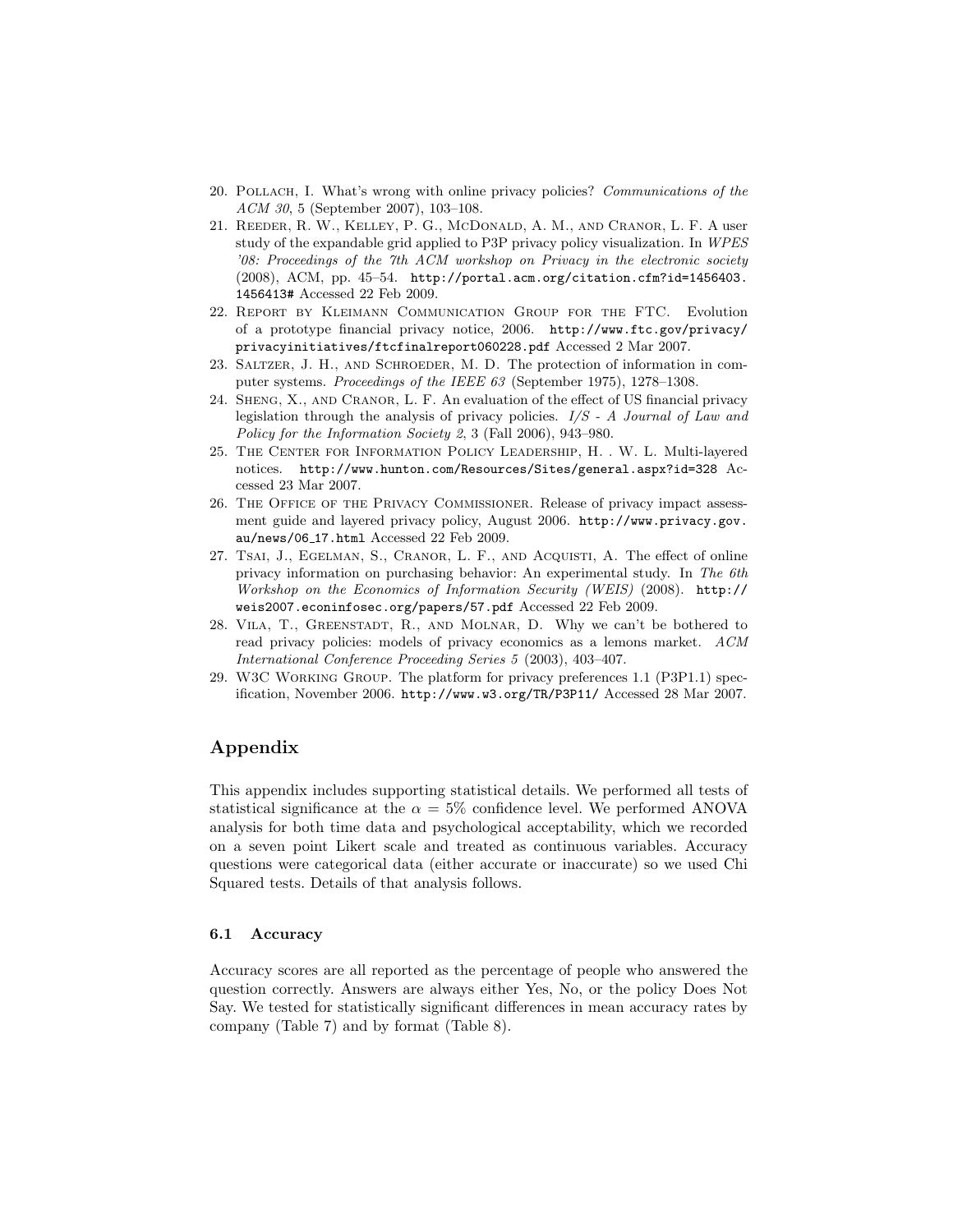Table 7. Statistical Significance Tests for Accuracy Questions by Company

| Question      | d.f.          | <sup>2</sup> value | $\boldsymbol{\eta}$ | Significant? |
|---------------|---------------|--------------------|---------------------|--------------|
| Cookies       | b.            | 12.16              | .033                |              |
| Opt Out Link  | $\frac{5}{2}$ | 108.31             | <.001               |              |
| Share Email   | 5             | 22.43              | <.001               |              |
| Telemarketing | .5            | 24.99              | $\leq .001$         |              |

Table 8. Statistical Significance Tests for Accuracy Questions by Format

| Question       |                             | d.f. $ \chi^2$ value | $\boldsymbol{\eta}$ | Significant? |
|----------------|-----------------------------|----------------------|---------------------|--------------|
| <b>Cookies</b> | $\mathcal{D}_{\mathcal{L}}$ | 28.95                | <.001               |              |
| Opt Out Link   | $\mathcal{D}_{\mathcal{L}}$ | 40.80                | <.001               |              |
| Share Email    | 2                           | 1.90                 | .387                |              |
| Telemarketing  | $\mathcal{D}_{\mathcal{L}}$ | 50.08                | $\sim 001$          |              |

# 6.2 Time

We recorded time in milliseconds though we reported it in minutes to assist readability. With such a fine grain unit of measure time is nearly continuous and we used ANOVA for analysis. We tested for statistically significant differences in mean times to answer by company (Table 9) and by format (Table 10).

Table 9. Statistical Significance Tests for Time to Answer by Company

| Question      |               | d.f. F value |               | Significant? |
|---------------|---------------|--------------|---------------|--------------|
| Cookies       | 5             | 1.18         | .320          |              |
| Opt Out Link  | $\frac{5}{2}$ | 5.58         | $\leq .001$ . |              |
| Share Email   | 5             | 1.81         | .109          |              |
| Telemarketing | - 5           | 1.75         | .122          |              |

# 6.3 Psychological Acceptability

We asked a series of questions to capture subjective impressions of the privacy policies. Responses were on a seven point Likert scale which is sufficient granularity to treat them as continuous variables. We performed ANOVA analysis to test for statistically significant differences in mean Likert scores by company (Table 11) and by format (Table 12).